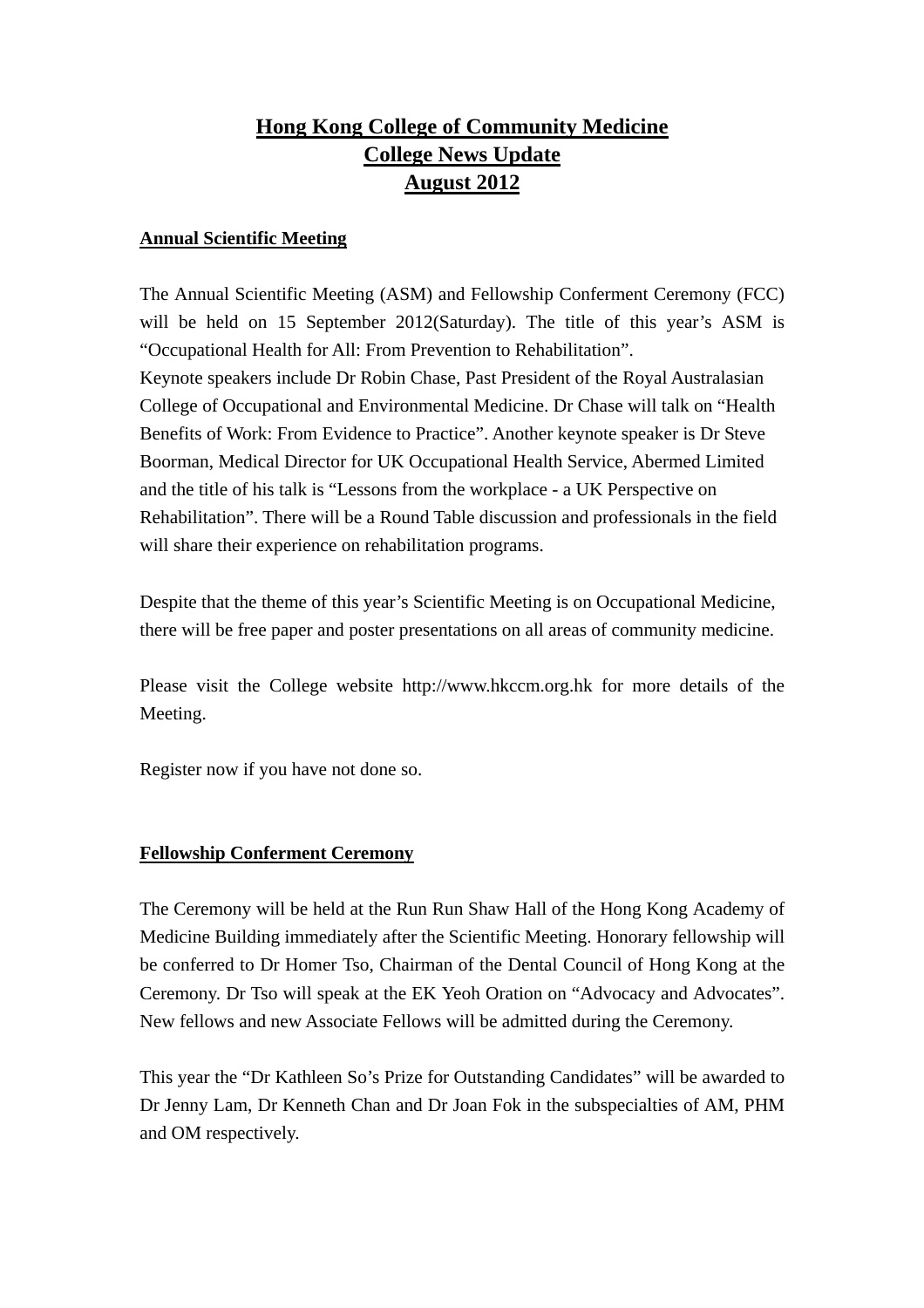Do come and share the joy of the new Fellows, new Associate Fellows and the prize winners.

## **Conjoint PHM Part A Examination**

Dr Yeung Chin Chin, trainee in PHM, is awarded the Michael O'Brien Prize for Outstanding Performance in the Part A MFPH Examination by the Faculty of Public Health in UK. The prize is awarded to the candidate with the best overall performance at the June 2012 MFPH examination.

Dr Yeung is invited by the Faculty to receive the prize at the Faculty's next Annual General Meeting.

Congratulations to Dr Yeung!

## **Regulatory and Syllabus Changes in the Conjoint PHM Part A /MFPH Examination**

The UK Faculty of Public Health had just notified the College about some regulatory and syllabus changes in the Conjoint PHM Part A/MFPH examination. The Faulty intends to implement the changes with effect from 1 June 2013.

The College will be sending out emails to notify all PHM trainees and fellows about the changes. Relevant details will also been posted on the "Members area" of the College website for general information.

## **Training Programs**

Please note the following training programs and look out for invitation emails which will be sent out shortly :

#### *AM Workshop*

| Date: $22$ October 2012                              |
|------------------------------------------------------|
| Time: $9 \text{ am} - 5 \text{ pm}$                  |
| Venue: Room 903-904, 9/F., HKAM Jockey Club Building |